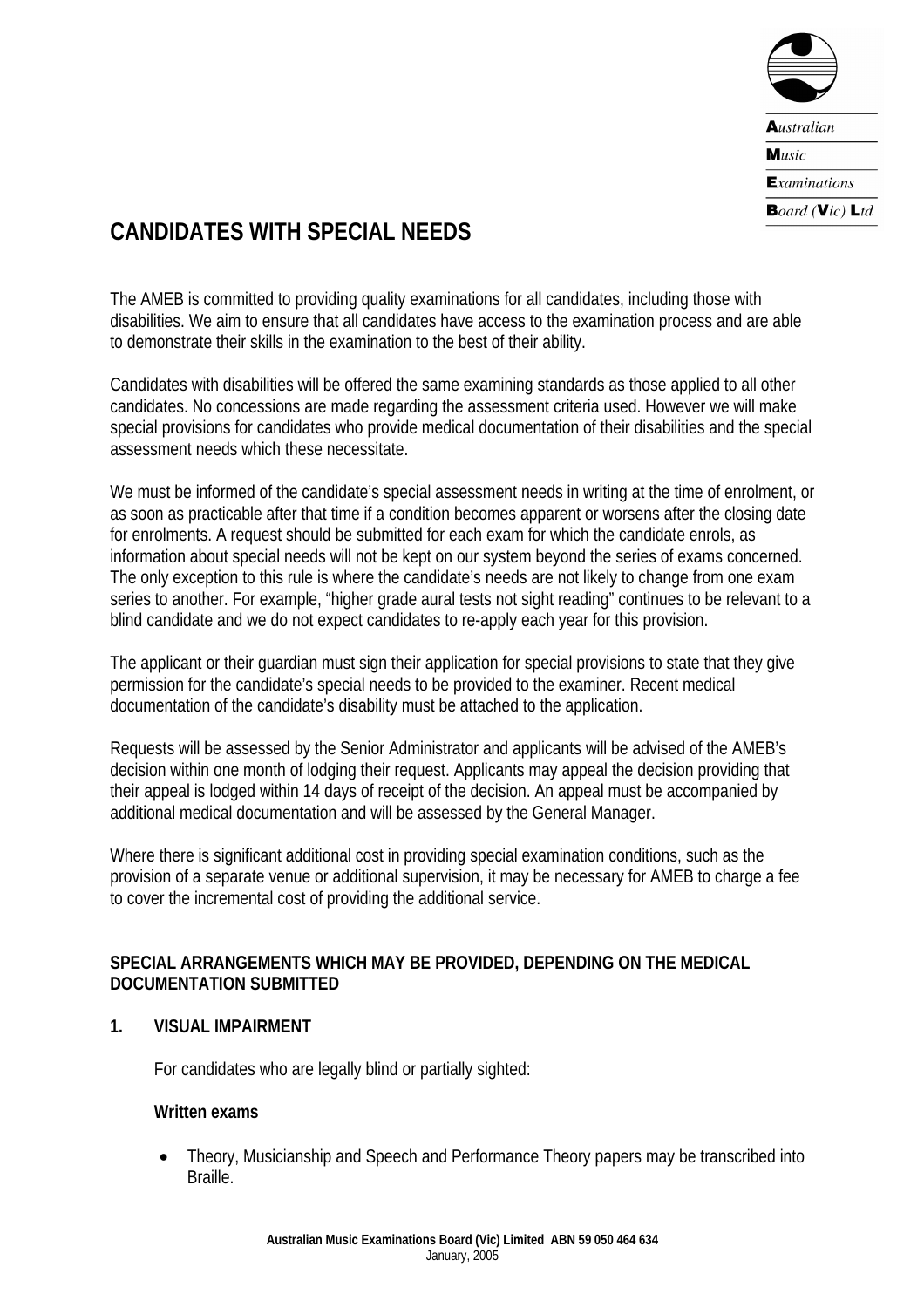- Large print versions of papers may be prepared (please specify enlargement ratio required).
- Extra time may be provided.
- A scribe may be used, providing that he or she is neither the candidate's teacher nor a relative of the candidate. Their role is to read the questions and transcribe the candidate's answers: they may not answer the questions themselves. The scribe is to be provided by the candidate. If a scribe is used, separate supervision will be arranged.

#### **Practical exams**

- Sight reading may be enlarged (enlargement ratio must be specified).
- Braille sight reading.
- A memory version of sight reading may be used in exams. This would involve the examiner playing the sight reading for the grade in two bar sections and the candidate playing it back, also in two bar phrases. The examiner would play each phrase twice before the candidate plays it back.
- Aural tests from the grade *above* the grade being examined may be substituted for sight reading.
- Candidates may enlarge their music without breaching copyright providing that they own the original music and it is controlled by an AMCOS publisher (refer to *A Practical Copyright Guide to the Use of Print Music in Australia*). Where General Knowledge questions are taken from the piano part, it is the responsibility of the candidate to provide an enlarged version of the piano part, if required.
- Electronic organ exams involve a melodic improvisation test in the "Creative Work" section. Candidates are required to improvise a melody over a given accompaniment pattern and rhythm provided in written form. Examiners may instead tap the rhythmic pattern and verbally tell the candidate the chord progression required to ensure that this section of the exam can be completed.

# **2. DYSLEXIA**

#### **Written exams**

- Candidates with medically-documented dyslexia may be allowed additional time to complete the exam. They may also request coloured paper (colour must be specified), if required. The AMEB will notify written assessors of cases where a candidate's written expression may be affected by their condition.
- A reader may be requested. If agreed to, no extra time will be granted. Certification that a reader is required must be provided by a medical practitioner or psychologist. The reader will be provided by the candidate and may not be a relative or teacher of the candidate.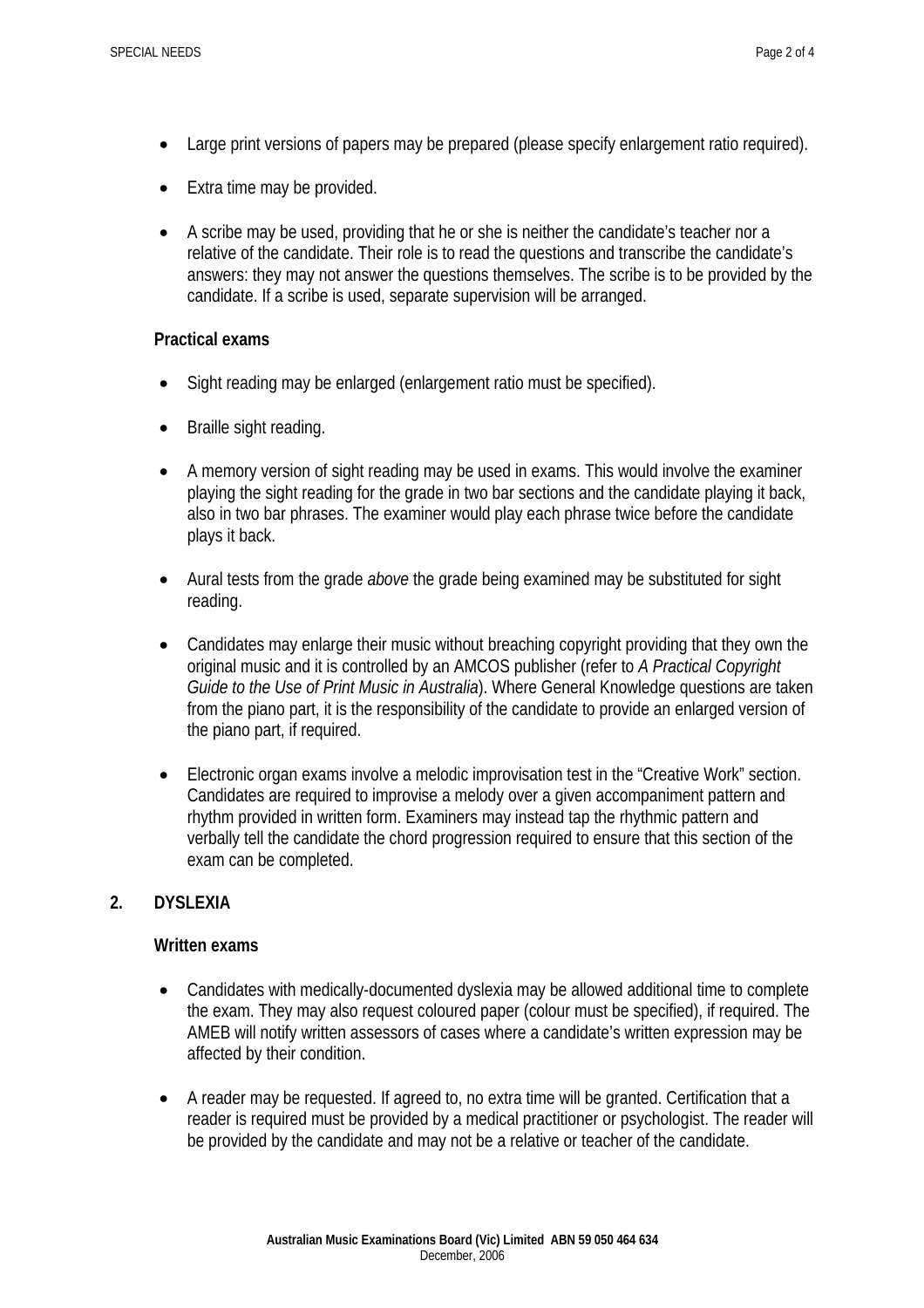## **Practical exams**

- Where a candidate finds it easier to read from coloured paper in a practical examination, it will be their responsibility to provide a photocopied coloured paper version of their music. The original must also be brought to the examination to comply with copyright regulations.
- The AMEB may provide sight reading on coloured paper (colour must be specified) in practical examinations.
- Extra time may be allowed for the preparation of sight reading.

## **3. HEARING IMPAIRMENT**

Candidates with a medically documented hearing impairment may request:

#### **Written exams**

- Seating near the front of the room.
- An oral/sign interpreter provided by the candidate and separate supervision where appropriate.

## **Practical exams**

- Higher grade sight reading instead of aural tests.
- Aural tests conducted in a way that does not require the candidate to face away from the examiner.
- An oral/sign interpreter provided by the candidate.

# **4. MOBILITY DISABILITIES**

The AMEB Studios at Hawthorn are wheelchair accessible. Teachers using private studios should ask the venue owner what provisions are available to ensure access for their candidates. The AMEB is not responsible for lack of wheelchair accessibility at private venues.

# **5. ACQUIRED BRAIN INJURY**

Candidates who experience mental processing difficulty or slowness as a result of a medically documented condition may apply for extra time in written examinations and a scribe to be provided by the candidate where applicable. Separate supervision may be provided where appropriate.

# **6. PSYCHIATRIC DISABILITY**

Candidates who experience anxiety, difficulty with concentration or cognition as a result of depression, obsessive-compulsive disorder or other documented psychiatric conditions may apply for extra time in written exams. Separate supervision may be provided where appropriate.